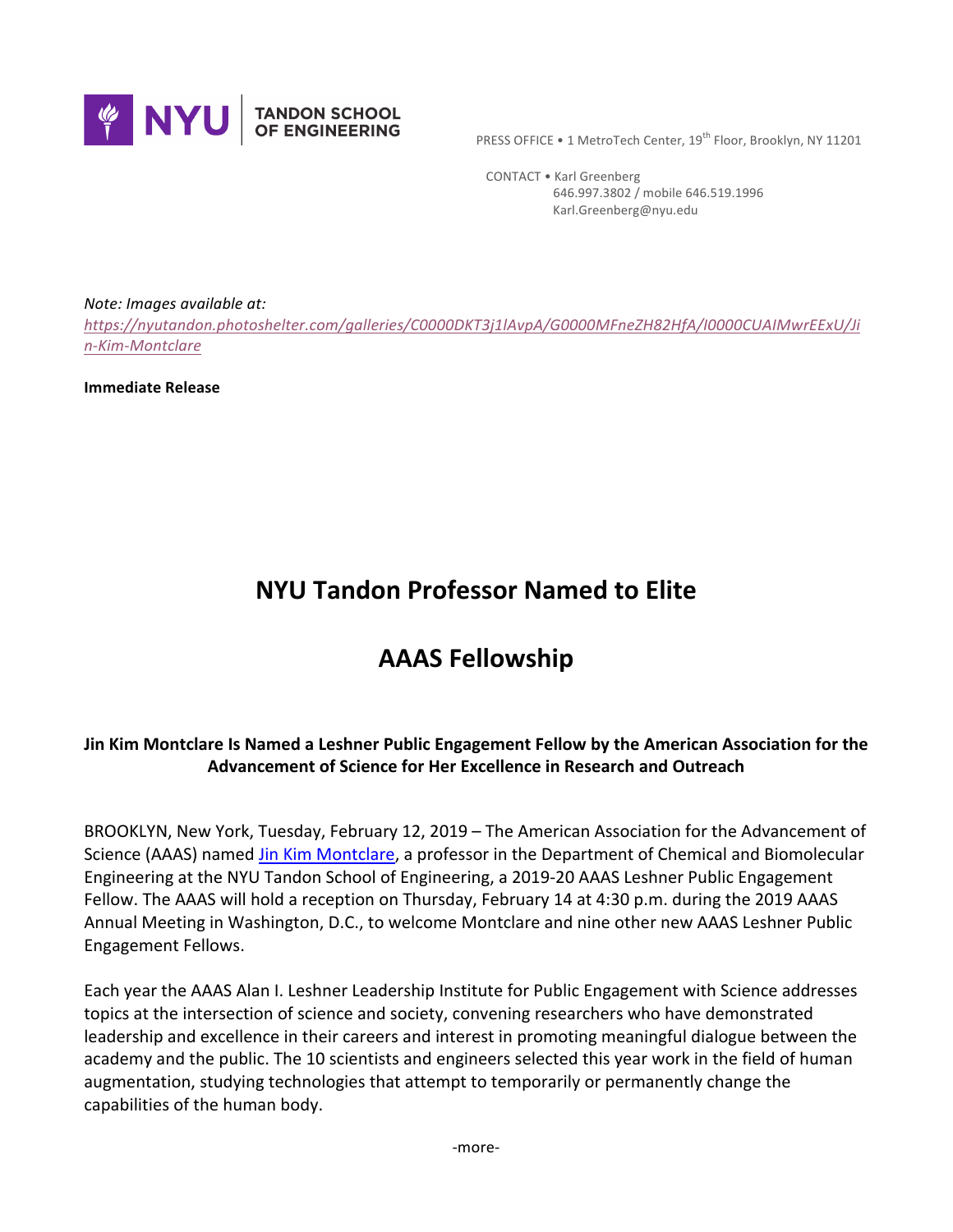The Montclare Lab for Protein Engineering and Molecular Design has been responsible for several biomaterials, biocatalytic, and therapeutic research breakthroughs in recent years. Montclare and colleagues:

- With funding from the Department of Defense, developed detoxifying organophosphates, compounds commonly used in pesticides and warfare agents (such as sarin) that pose grave health hazards to people and animals.
- Designed protein-engineered environmentally responsive hydrogels that hold potential to become fundamental building blocks of new biomimetic materials that can heal wounds and more.
- With National Science Foundation funding, engineered protein-lipid macromolecule systems that can deliver genes, nanoparticles, and drugs for the potential treatment of multi-drug resistant cancer cells, diabetes, and other conditions requiring a variety of therapeutic approaches.

Montclare has been widely hailed for her efforts to introduce K-12 students to the STEM fields, and she has spearheaded an outreach program to help teach science, technology, engineering and math at a girls' school in Brooklyn. Additionally, she invites a group of high school students into her NYU Tandon lab to conduct research each summer under the auspices of the School of Engineering's Center for K-12 Education.

As the Director of the Convergence of Innovation and Entrepreneurship Institute, Montclare coordinates the coaching of student and/or faculty teams in STEM entrepreneurship across NYU. Through NSF I-Corps Sites Funding, she mentors over 65 teams with the explicit goal of increasing women and underrepresented minorities.

Among numerous other honors, she has received the 2016 American Chemical Society Women Chemists Committee Rising Star Award; 2015 Agnes Fay Morgan Research Award from lota Sigma Pi; 2014 Distinguished Award for Excellence, Dedication to Invention, Innovation and Entrepreneurship; 2014 Executive Leadership in Academic Technology and Engineering Fellowship; and membership in the National Honor Society for Women in Chemistry.

Montclare is a member of the American Chemical Society, the International Society for Pharmaceutical Engineering, the Biophysical Society, the Materials Research Society, the Biochemical Society, the Protein Society, the American Association of Cancer Research, and the American Institute of Chemical Engineers.

"The value of scholarship, particularly in the applied sciences, is its power to explain nature and use it to the benefit of society. We are thrilled that the scientific community recognizes, once again, that Jin Montclare excels both in her pioneering research and in her generous mentorship of the next generation of scientists and engineers," said Jelena Kovačević the Dean of the NYU Tandon School of Engineering.

The incoming AAAS Leshner Public Engagement Fellows will convene this June at AAAS headquarters in Washington for a week of intensive public engagement and science communication training,